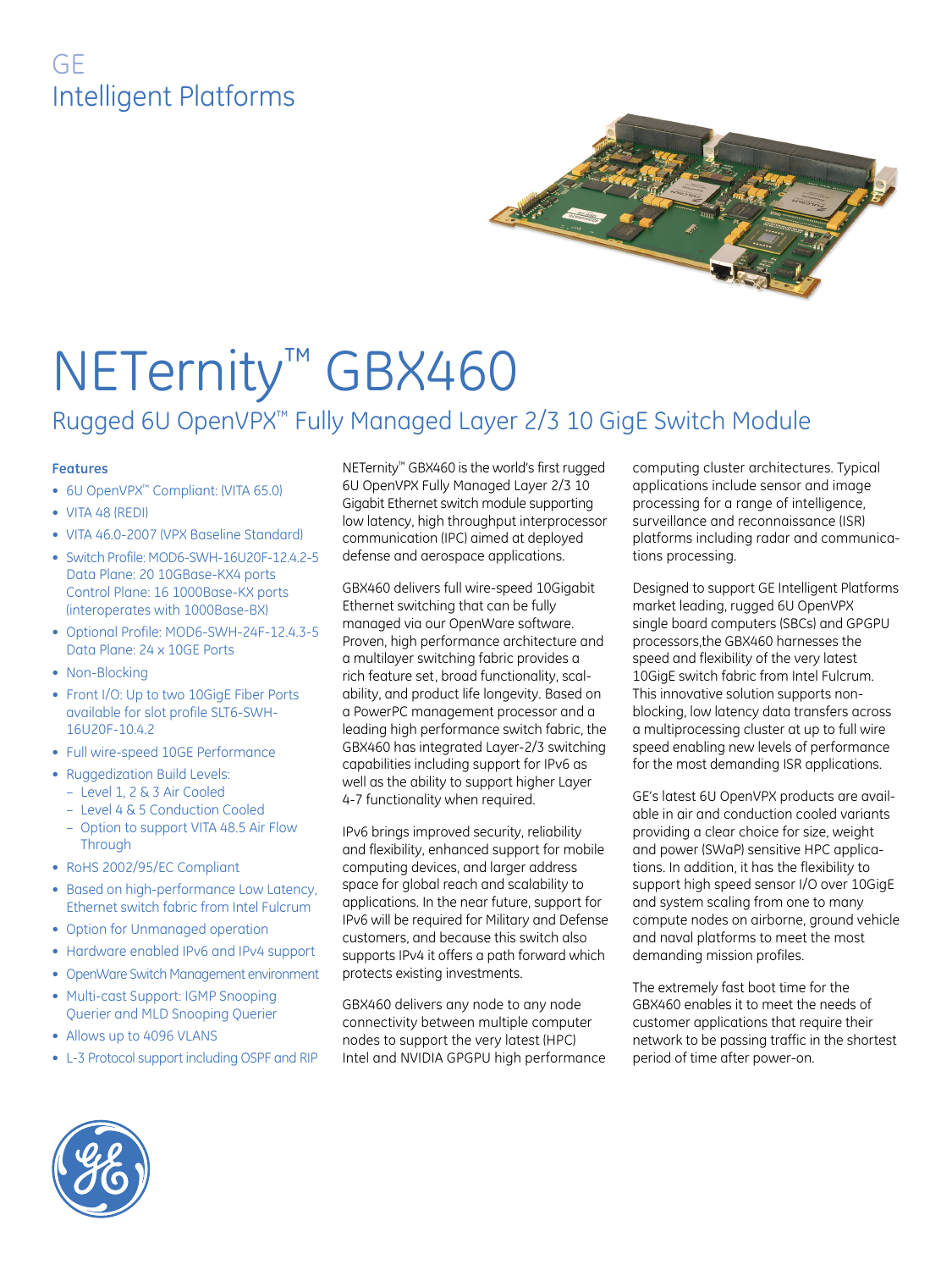# NETernity™ GBX460

NETernity GBX460 is a High Performance Layer 2/3+ Ethernet embedded switch with extensive management capabilities and provides hardware speed switching of L-2 and L-3 frames including IPv6 switching and routing. Optionally, the twenty 10GigE and sixteen 1GigE version of the GBX460 can support up to two 10Gigabit Ethernet Fiber connections on the front panel. Per the OpenVPX standard, the 10 Gigabit Ethernet connections support the data plane and the sixteen 1Gigabit Ethernet connections support the control plane. The GBX460 is also available in a configuration supporting twenty four 10Gigabit Ethernet ports routed to the VPX Switch Fabric ports.

Designed to meet the needs of a wide range of challenging applications in military systems, the 6U VPX form factor GBX460 facilitates communications at high speed within the chassis or for external networks via its 10Gigabit Ethernet ports. The GBX460's high speed network capability is ideal for applications such as situational awareness, imaging, and sensor data.

## **Switch Fabric and OpenWare Protocol Features**

- Supports both Layer-2 (L2) and Layer 3 (L3) packet switching. Packets are categorized by the MAC addresses for L2 switching and by IP addresses for L3 switching.
- Supports both IPv4 and IPv6 switching and routing.
- Virtual LANs (VLANs) (IEEE 802.1Q) defines a forwarding (switching) domain; supports up to 4096 VLANs.
- Packet filtering to prevent forwarding of certain packets; filtering capabilities are available in Layers 2 - 4.
- QoS prioritization (IEEE 802.1Q) permits classifying packet priorities which is beneficial in delay-sensitive applications.
- Link aggregation (IEEE 802.3ad) links a group of physical ports creating a single logical port to provide higher bandwidth and increase redundancy between switches. The fabric is capable of full wire speed switching, allowing a maximum aggregate throughput that is the sum of all aggregated ports.
- Multiple Spanning Tree Protocol (MSTP) (IEEE 802.1Q) enables automatic and rapid determination of an optimal loopfree topology from an arbitrary network of enabled switches with duplicate and redundant connections; supports rapid reconfiguration in the event of a link or

switch failure; backward compatible with RSTP and STP.

- Broadcast storm control screens excessive traffic and controls the rate limit for each port and prevents flooding in the network.
- IPv4 and IPv6 multicast traffic forwarding is controlled by the configuration of multicast forwarding tables. The switch snoops IGMP and MLD messages which allow dynamic adjustment of the forwarding tables, ensuring more efficient bandwidth use.
- Port Mirroring eases debug and packet pattern analysis. This is a method which allows traffic generated on one or more ports to be mirrored to another port.

Refer to the OpenWare data sheet for more detailed information.

## **L-3 IP Routing Protocols**

- OpenWare provides support for IPv4 and IPv6 routing protocols.
- OSPF (Open Shortest Path First), a flexible link state protocol, tests the state of links and transmits that information throughout the system to establish the shortest path to the destination. This protocol also load balances by distributing traffic equally among routes. Messages may also be routed based on the type of service so that critical messages can transverse the most reliable routes.
- RIP (Routing Information Protocol), an easy- to-implement, dynamic routing protocol, allows routers to exchange information for computing routes through networks. Routing tables are used to store destination and metric pairs.
- BGP (Border Gateway Protocol), a reliable and scaleable protocol used as an external gateway protocol, to create and maintain routes between different networks.

# **OpenWare Switch Management Environment**

OpenWare™ is available exclusively on selected NETernity fully-managed Layer-2/3 Ethernet switches. Comprehensive and powerful, this switch management environment provides integrated management services including configuration, monitoring, switching control, addressing, routing and all supported protocols. Configuration and monitoring functions are accessible from a serial console or via a network. Supported access methods include Telnet, SSH and SNMP.

## **OpenWare features:**

- IPv6 support for improved security, reliability and flexibility, enhanced support for mobile computing devices, and larger address space for global reach and scalability. IPv4 is also supported offering a path forward which protects existing investments.
- Easy deployment and management that results from the wide range of protocols supported. These protocols are defined by RFCs, and cover a range of operations: Switch, VLANs, Aggregation, Multicast, Filtering, Routing, QoS, and Management, NETernity switches with OpenWare offer broad functionality and support communications within the chassis as well as supporting the network outside of the chassis.
- MSTP, the latest version of the Spanning Tree protocol, allows use of the latest technology to create efficient, loop-free networks by combining multiple VLANs. In the event of link or switch failure, the network can be rapidly reconfigured minimizing down time. MSTP is backward compatible with RSTP and STP.
- Highly efficient bandwidth utilization. Multicast with IGMP Snooping Querier and MLD Snooping Querier for IPv6 operation ensures that frames are only forwarded on those ports having nodes that have joined the group.
- OpenWare makes use of Linux® based software to allow faster implementation and easy updates to firmware as part of standard releases or when customization is required. Customizations may be leveraged across all NETernity/OpenWare platforms. Standard Linux commands may be used as well as open source protocol and routing capabilities.
- OpenWare allows for a number of ways to manage the switch via serial console, Telnet, SSH, Web Interface or SNMP.
- Using a combination of open source protocol software and OpenWare allows us in certain instances to provide full software source to customers. Additionally, full control over the software environments permits customization for specific requirements such as customer-specific handling of failover conditions.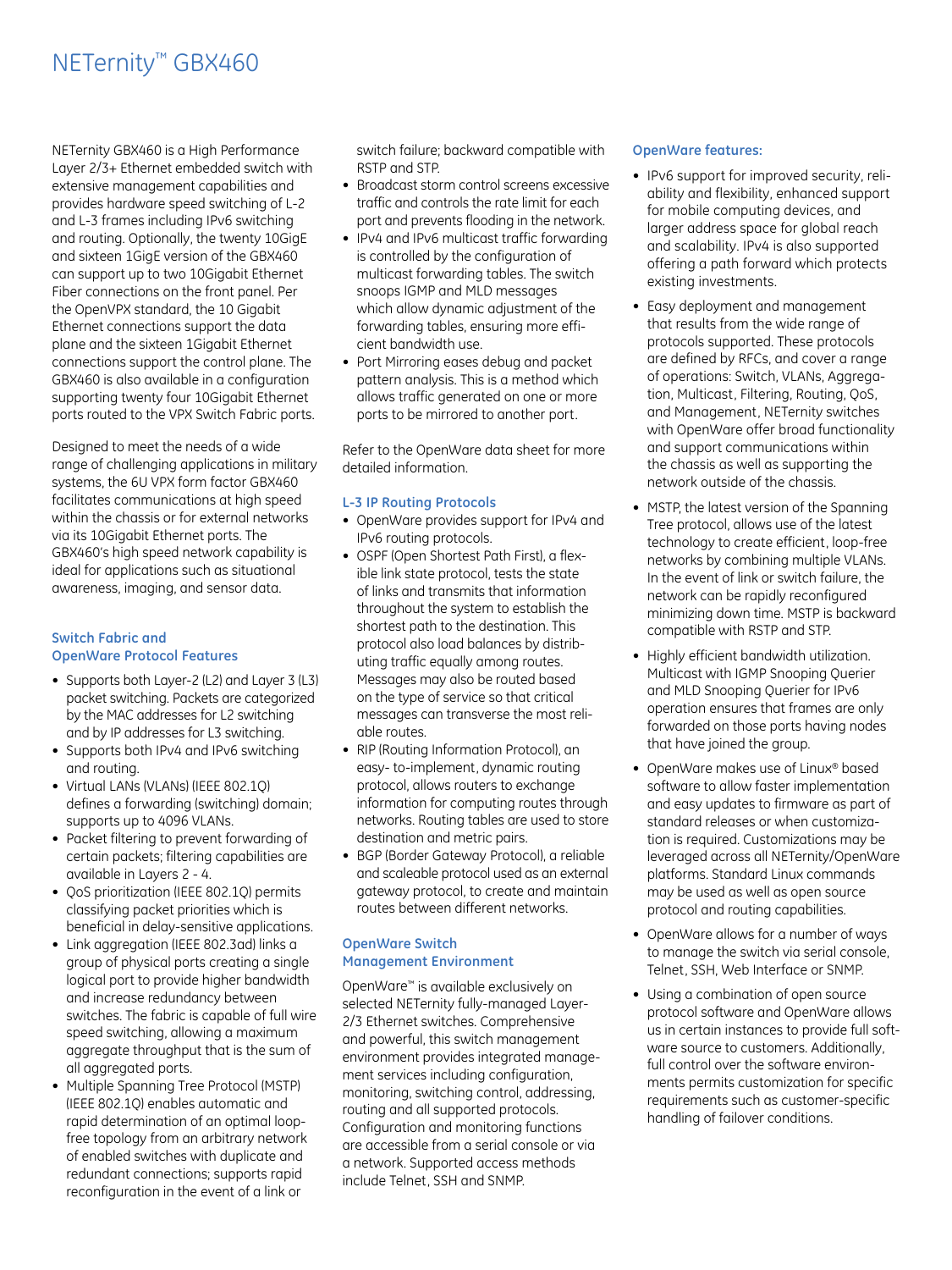## **Block Diagram**



## **Why choose GE Intelligent Platforms NETernity Ethernet Switches?**

GE Intelligent Platforms has a wealth of expertise in Military, Commercial and Telecommunications markets. This makes us unique in the embedded computing industry – we understand application requirements and we know communication protocols.

Our line of NETernity Ethernet Switches is unmatched. Not only is our product selection extensive, but the switches themselves provide maximum flexibility, performance, and density. NETernity Ethernet Switches are available in a variety of form factors, interfaces, and levels of ruggedness, port configurations, media support, and types of management.

Fully Managed switches are Layer 2/3+ switches with control and monitoring capabilities via local or remote access. Layer 2 managed switches are switches with control and monitoring capabilities. but with the management limited to layer 2 capabilities. These are also accessed locally or remotely. Unmanaged switches are Layer-2 switches with no operator interfacing and are designed for quick deployment in simpler applications.

Call GE Intelligent Platforms knowledgeable sales team for help in selecting the switch that best meets your applications requirements.